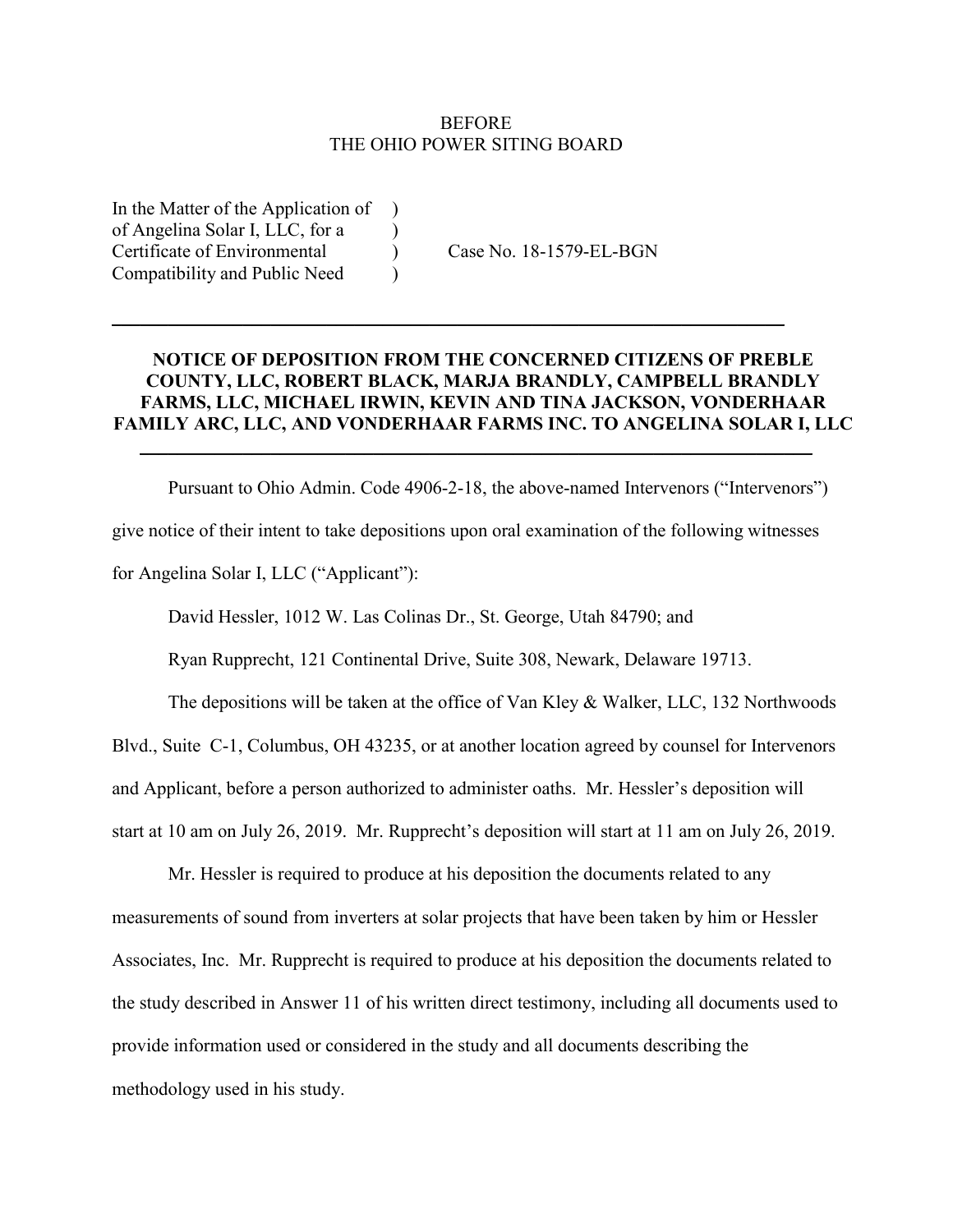Respectfully submitted,

/s/ Jack A. Van Kley\_\_\_\_\_\_ Jack A. Van Kley (0016961) Van Kley & Walker, LLC 132 Northwoods Blvd., Suite C-1 Columbus, Ohio 43235 (614) 431-8900 (telephone) (614) 431-8905 (facsimile) Email: jvankley@vankleywalker.com

Christopher A. Walker (0040696) Van Kley & Walker, LLC 137 North Main Street, Suite 316 Dayton, Ohio 45402 (937) 226-9000 (telephone) (937) 226-9002 (facsimile) Email: cwalker@vankleywalker.com

## **CERTIFICATE OF SERVICE**

The Ohio Power Siting Board's e-filing system will electronically serve notice of the filing of this document on the parties referenced in the service list of the docket card who have electronically subscribed to this case. In addition, I hereby certify that, on July 22, 2019, a copy of the foregoing document also is being served by electronic mail on the following: Michael Settineri at mjsettineri@vorys.com, MacDonald Taylor at mwtaylor@vorys.com, Kathryn West at kwest@prebco.org, Dylan Borchers at dborchers@bricker.com, Chad Endsley at cendsley@ofbf.org, Thaddeus Boggs at tboggs@fbtlaw.com, and Jodi Barr at Jodi.barr@ohioattorneygeneral.gov.

> /s/ Jack A. Van Kley\_\_\_\_\_\_ Jack A. Van Kley